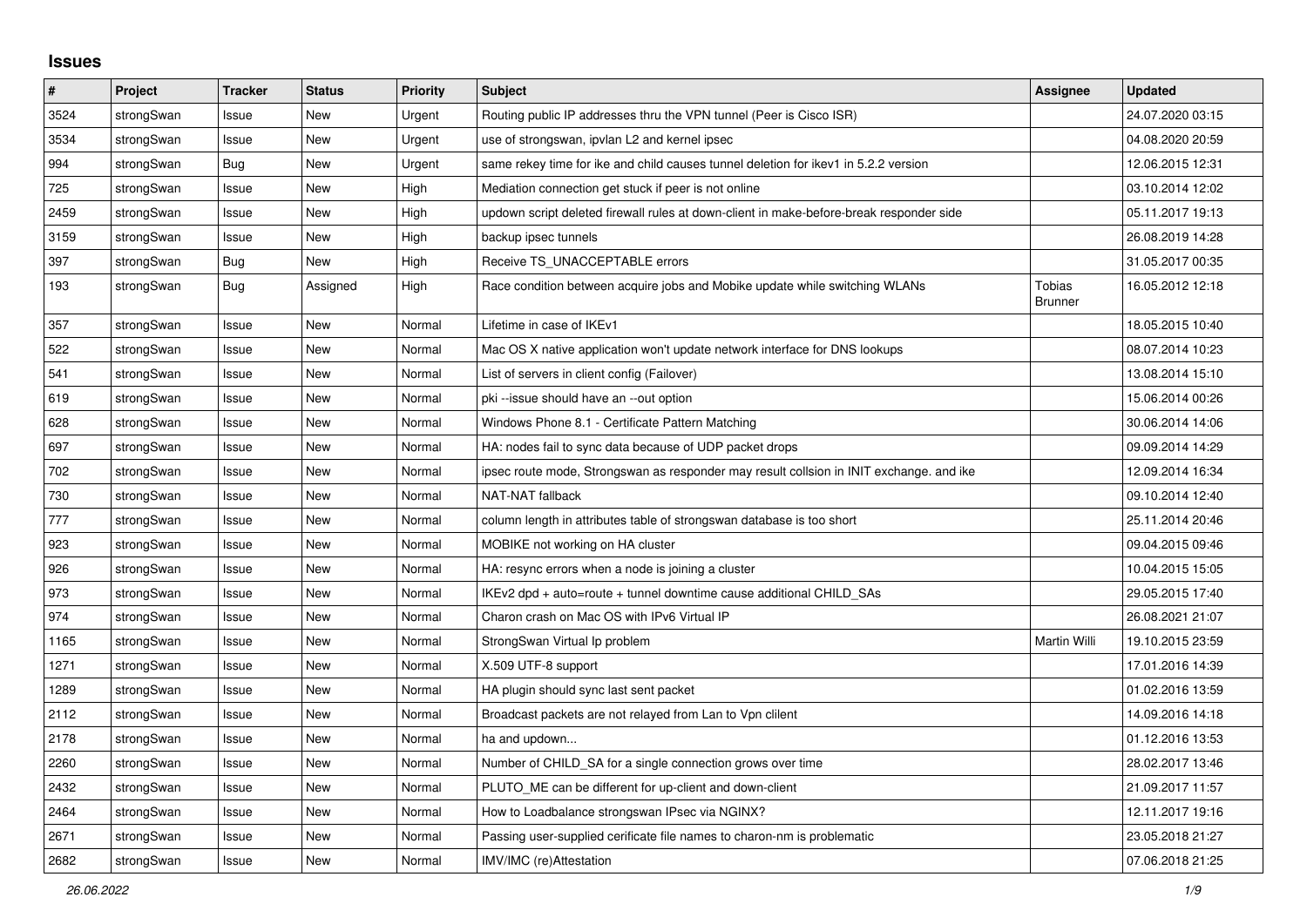| $\vert$ # | Project    | <b>Tracker</b> | <b>Status</b> | <b>Priority</b> | Subject                                                                                                                                                 | <b>Assignee</b>                 | <b>Updated</b>   |
|-----------|------------|----------------|---------------|-----------------|---------------------------------------------------------------------------------------------------------------------------------------------------------|---------------------------------|------------------|
| 2691      | strongSwan | Issue          | New           | Normal          | Strongswan and KSOFTIRQ cpu utilization                                                                                                                 |                                 | 26.06.2018 14:34 |
| 2701      | strongSwan | Issue          | <b>New</b>    | Normal          | Low bandwidth when Iperfing data thorugh IPSEC tunnel                                                                                                   |                                 | 07.07.2020 13:38 |
| 3298      | strongSwan | Issue          | New           | Normal          | strategies to improve strongswan performance per single SA                                                                                              |                                 | 23.12.2019 14:05 |
| 3326      | strongSwan | Issue          | New           | Normal          | update custom routing table (table 220 by default) with new routes if new networks and routes<br>appear                                                 |                                 | 10.02.2020 12:01 |
| 3545      | strongSwan | Issue          | <b>New</b>    | Normal          | Configuration model for multiple-VRF tunnel endpoints                                                                                                   |                                 | 18.08.2020 13:50 |
| 352       | strongSwan | Issue          | Feedback      | Normal          | unable to allocate SPIs from kernel when running 32 bit binaries on 64 bit Linux                                                                        |                                 | 17.04.2018 14:59 |
| 359       | strongSwan | Issue          | Feedback      | Normal          | <b>Mediation Server Connection</b>                                                                                                                      | <b>Tobias</b><br><b>Brunner</b> | 16.07.2013 16:25 |
| 404       | strongSwan | Issue          | Feedback      | Normal          | TNC: Update HowTos and implement some compilation flag checking                                                                                         | Andreas<br>Steffen              | 10.09.2013 13:58 |
| 462       | strongSwan | Issue          | Feedback      | Normal          | strongswan android app can not use on android 4.4 OS                                                                                                    | Tobias<br><b>Brunner</b>        | 06.01.2014 13:07 |
| 482       | strongSwan | Issue          | Feedback      | Normal          | NAT-NAT connection                                                                                                                                      | Tobias<br><b>Brunner</b>        | 09.10.2014 12:37 |
| 542       | strongSwan | Issue          | Feedback      | Normal          | Nesting tunnels                                                                                                                                         | Andreas<br>Steffen              | 07.03.2014 09:22 |
| 552       | strongSwan | Issue          | Feedback      | Normal          | move pki tool to ipsecdir                                                                                                                               | Tobias<br><b>Brunner</b>        | 14.04.2014 13:52 |
| 817       | strongSwan | Issue          | Feedback      | Normal          | IKEv2 IPv6 Router Advertisement                                                                                                                         |                                 | 27.03.2020 17:14 |
| 1157      | strongSwan | Issue          | Feedback      | Normal          | Message ID overflow RFC 5996 2.2                                                                                                                        |                                 | 12.10.2015 13:52 |
| 1276      | strongSwan | Issue          | Feedback      | Normal          | Threading: ext-auth hook blocks any other connection attempt                                                                                            |                                 | 27.01.2016 12:28 |
| 1334      | strongSwan | Issue          | Feedback      | Normal          | Version 5.3.5, duplicated tunnel aftr IKE_SA rekeyed                                                                                                    |                                 | 10.03.2016 11:06 |
| 1338      | strongSwan | Issue          | Feedback      | Normal          | problem with changing esp algorithm in strongswan                                                                                                       |                                 | 10.03.2016 18:23 |
| 1383      | strongSwan | Issue          | Feedback      | Normal          | How to limit the amount of the installed Child_SAs                                                                                                      |                                 | 08.04.2016 11:20 |
| 1422      | strongSwan | Issue          | Feedback      | Normal          | IKEv1: IKE_SA reauth vs. CHILD_SA rekey race prevents IKE_SA reauthentication in time                                                                   |                                 | 20.04.2016 15:06 |
| 1456      | strongSwan | Issue          | Feedback      | Normal          | Missing Tunnel-Client-Endpoint & Tunnel-Server-Endpoint AVP in RADIUS Accounting Start/Stop<br>messages                                                 |                                 | 11.05.2016 11:54 |
| 2077      | strongSwan | Issue          | Feedback      | Normal          | Grace period before reassigning offline IP lease                                                                                                        |                                 | 06.10.2017 10:44 |
| 2110      | strongSwan | Issue          | Feedback      | Normal          | Remote Identity (IDr) in IKE AUTH Response is sent as hex-encoded binary value instead of text<br>when setting leftid to type KEY_ID (leftid=@#xxxxxxx) |                                 | 13.09.2016 21:42 |
| 2160      | strongSwan | Issue          | Feedback      | Normal          | support for opportunistic encryption                                                                                                                    |                                 | 06.05.2020 10:32 |
| 2184      | strongSwan | Issue          | Feedback      | Normal          | configuration with multiple RSA keys                                                                                                                    |                                 | 14.12.2016 13:09 |
| 2203      | strongSwan | Issue          | Feedback      | Normal          | Protecting symetric traffic using high availability in gateway to gateway setup (both active)                                                           |                                 | 15.02.2017 14:20 |
| 2319      | strongSwan | Issue          | Feedback      | Normal          | gives up trying to bring up connection after DNS SERVFAIL                                                                                               |                                 | 08.05.2017 15:41 |
| 2357      | strongSwan | Issue          | Feedback      | Normal          | How to initiate IPsec SA Transport Mode without IKE?                                                                                                    |                                 | 18.01.2021 18:36 |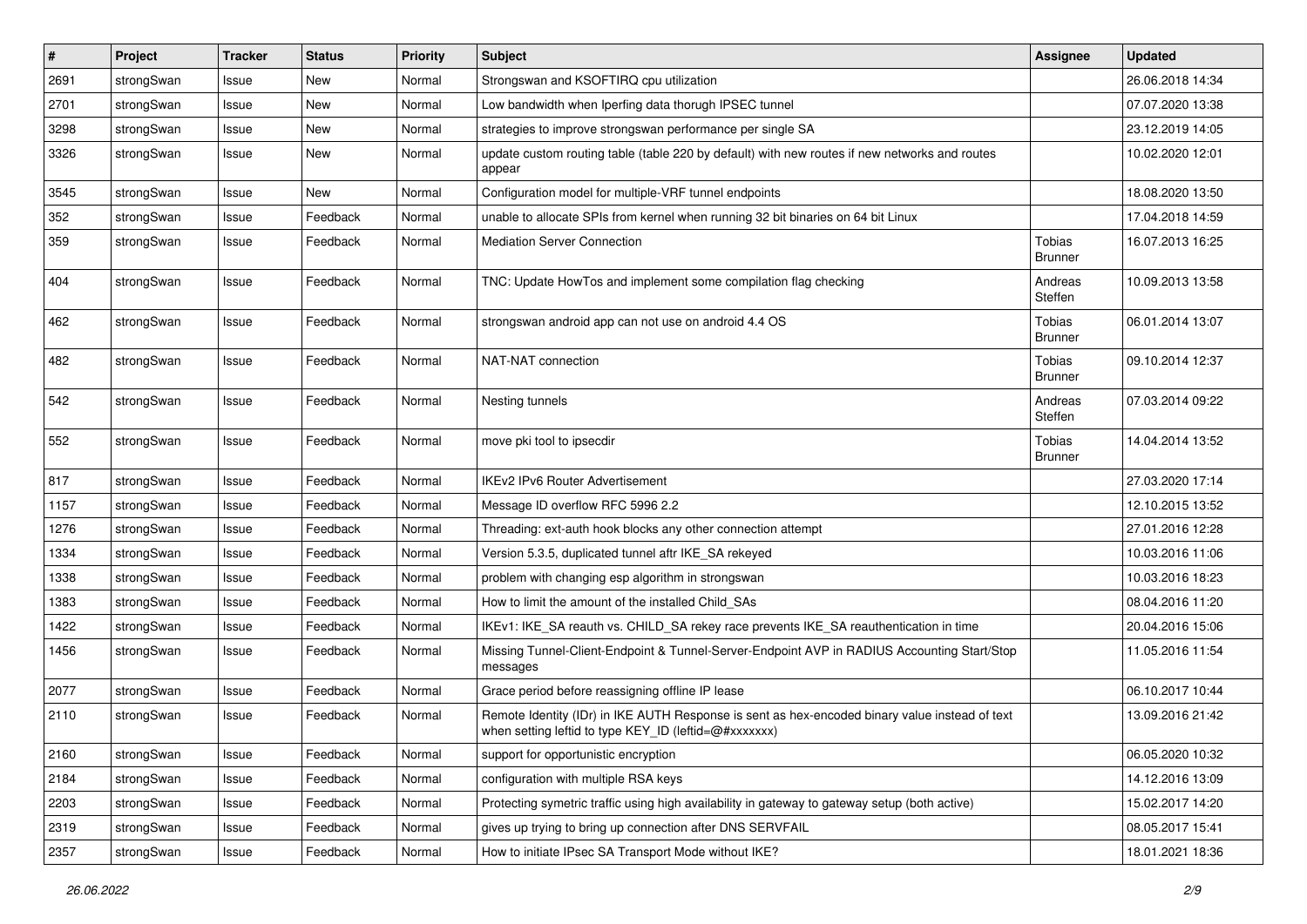| #    | Project    | <b>Tracker</b> | <b>Status</b> | <b>Priority</b> | <b>Subject</b>                                                                                              | Assignee                 | <b>Updated</b>   |
|------|------------|----------------|---------------|-----------------|-------------------------------------------------------------------------------------------------------------|--------------------------|------------------|
| 2394 | strongSwan | Issue          | Feedback      | Normal          | IP is not assigned after re-authentication                                                                  |                          | 04.08.2017 19:03 |
| 2400 | strongSwan | Issue          | Feedback      | Normal          | Is DPD supposed to detect dead tunnel, or dead IKE instance                                                 |                          | 11.01.2019 22:53 |
| 2411 | strongSwan | Issue          | Feedback      | Normal          | VPN server name resolution is done via overlay DNS server upon IKE disconnect                               |                          | 22.08.2017 10:42 |
| 2446 | strongSwan | Issue          | Feedback      | Normal          | Traffic loss during IKE reauth despite make-before-break enabled                                            |                          | 27.11.2017 17:12 |
| 2493 | strongSwan | Issue          | Feedback      | Normal          | Pkcs11 Plugin Returns w/Bogus Return Code                                                                   | Jordan Hrycaj            | 12.12.2017 15:58 |
| 2494 | strongSwan | Issue          | Feedback      | Normal          | Problems With 64bit Slot IDs With Pkcs11 Plugin                                                             | Jordan Hrycai            | 12.12.2017 16:03 |
| 2560 | strongSwan | Issue          | Feedback      | Normal          | Duplicate CA cert requests sent                                                                             |                          | 28.02.2018 10:54 |
| 2580 | strongSwan | Issue          | Feedback      | Normal          | [CFG] handling xx attribute failed in Android or Ubuntu, but works in macOS                                 |                          | 09.03.2018 17:49 |
| 2618 | strongSwan | Issue          | Feedback      | Normal          | Query regarding assignment of Tunnel IP                                                                     |                          | 09.04.2018 10:57 |
| 2621 | strongSwan | Issue          | Feedback      | Normal          | Android: VPN connection stops working, strongSwan shows Connected                                           |                          | 06.07.2018 13:06 |
| 2678 | strongSwan | Issue          | Feedback      | Normal          | Phase 1 issue                                                                                               |                          | 07.06.2018 20:06 |
| 2726 | strongSwan | Issue          | Feedback      | Normal          | Strongswan selects wrong source IP                                                                          |                          | 23.08.2018 13:38 |
| 2750 | strongSwan | Issue          | Feedback      | Normal          | setting WFP SA SPI failed: 0x80320035                                                                       |                          | 27.05.2019 11:59 |
| 2816 | strongSwan | Issue          | Feedback      | Normal          | order of DNS entries is reversed in /etc/resolv.conf                                                        |                          | 06.11.2018 10:41 |
| 2835 | strongSwan | Issue          | Feedback      | Normal          | Rekeyed SA can't be deleted in standby node                                                                 |                          | 19.12.2018 02:52 |
| 2870 | strongSwan | Issue          | Feedback      | Normal          | DNS resolution outside of tunnel if DNS server is in remote TS                                              |                          | 22.01.2019 11:06 |
| 2958 | strongSwan | Issue          | Feedback      | Normal          | Trap policies with unspecified remote IP covering multiple specific ports constantly produce new<br>IKE_SAs |                          | 11.03.2019 15:03 |
| 2964 | strongSwan | Issue          | Feedback      | Normal          | Route to IKE Gateway Fails to Update Under Particular Configuration                                         |                          | 13.03.2019 10:38 |
| 2966 | strongSwan | Issue          | Feedback      | Normal          | Problems with large amount of subnets in leftsubnet configuration                                           |                          | 02.04.2019 10:35 |
| 3072 | strongSwan | Issue          | Feedback      | Normal          | Windows 10: setting WFP SA SPI fails with error 0x80320014                                                  |                          | 29.05.2019 14:34 |
| 3097 | strongSwan | Issue          | Feedback      | Normal          | charon restart behaviour                                                                                    |                          | 24.06.2019 16:09 |
| 3122 | strongSwan | Issue          | Feedback      | Normal          | Strongswan software iterupts                                                                                |                          | 18.07.2019 02:27 |
| 3151 | strongSwan | Issue          | Feedback      | Normal          | Forecast stops forwarding multicast                                                                         |                          | 26.08.2019 14:06 |
| 3154 | strongSwan | Issue          | Feedback      | Normal          | signature validation failed only with sha2                                                                  |                          | 20.08.2019 11:51 |
| 3254 | strongSwan | Issue          | Feedback      | Normal          | Log level in android level                                                                                  |                          | 08.11.2019 08:36 |
| 3268 | strongSwan | Issue          | Feedback      | Normal          | Traffic disruption -- policy-based VPN to AWS VPN service                                                   |                          | 15.11.2019 16:53 |
| 3282 | strongSwan | Issue          | Feedback      | Normal          | Android VPN client keeps retrying in airplane mode                                                          |                          | 29.11.2019 16:06 |
| 3291 | strongSwan | Issue          | Feedback      | Normal          | IPSec IKEv2 Client to VPN service 2                                                                         | Tobias<br><b>Brunner</b> | 16.08.2020 12:58 |
| 3304 | strongSwan | Issue          | Feedback      | Normal          | Found unsupported critical X.509 extension: X509v3 Name Constraints                                         |                          | 13.01.2020 14:50 |
| 3307 | strongSwan | Issue          | Feedback      | Normal          | Probable non compliance with RFC 7296 wrt traffic selector narrowing?                                       |                          | 14.01.2020 16:19 |
| 3342 | strongSwan | Issue          | Feedback      | Normal          | Certain fields in Storngswan on Firestick4K are not editable                                                |                          | 20.02.2020 09:36 |
| 3366 | strongSwan | Issue          | Feedback      | Normal          | Uninstall "any" trap policy if start_action=trap with virtual IPs is used                                   |                          | 13.03.2020 14:57 |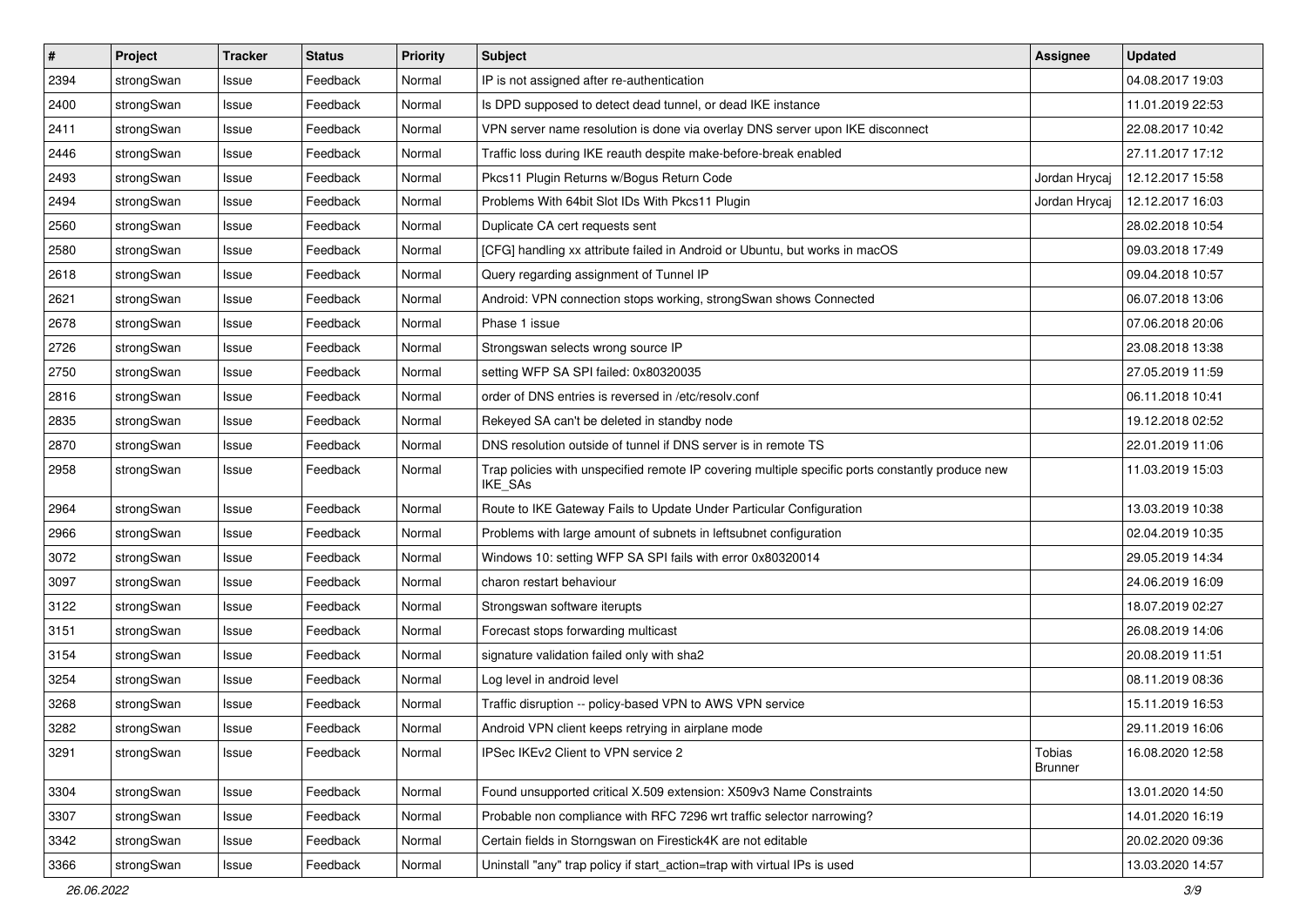| #    | Project    | <b>Tracker</b> | <b>Status</b> | <b>Priority</b> | <b>Subject</b>                                                                              | <b>Assignee</b>          | <b>Updated</b>   |
|------|------------|----------------|---------------|-----------------|---------------------------------------------------------------------------------------------|--------------------------|------------------|
| 3377 | strongSwan | Issue          | Feedback      | Normal          | Interface ID not configured during HA synchronization                                       |                          | 18.03.2020 10:15 |
| 3389 | strongSwan | Issue          | Feedback      | Normal          | Child SAs not getting created after rekeying                                                |                          | 30.03.2020 15:45 |
| 3392 | strongSwan | Issue          | Feedback      | Normal          | mark=%unique and no Internet-connection with VPN                                            |                          | 31.07.2020 15:26 |
| 3400 | strongSwan | Issue          | Feedback      | Normal          | Windows 10 IKEv2 rekeying fails                                                             |                          | 16.04.2020 17:08 |
| 3403 | strongSwan | Issue          | Feedback      | Normal          | IKEv2 natd false detection                                                                  |                          | 09.04.2020 14:19 |
| 3442 | strongSwan | Issue          | Feedback      | Normal          | Apply policy based on network interface in transport mode                                   |                          | 13.05.2020 10:53 |
| 3490 | strongSwan | Issue          | Feedback      | Normal          | Selecting incorrect auth mode for IKEv1                                                     |                          | 21.07.2020 21:26 |
| 3496 | strongSwan | Issue          | Feedback      | Normal          | Route-based VPN - transport mode                                                            |                          | 11.02.2021 09:55 |
| 3498 | strongSwan | Issue          | Feedback      | Normal          | FreeBSD + dhcp+farp plugin                                                                  |                          | 22.01.2021 10:44 |
| 3499 | strongSwan | Issue          | Feedback      | Normal          | ISAKMP Signature hash algorithm / EAP-TLS Authentification                                  |                          | 30.06.2020 10:40 |
| 3500 | strongSwan | Issue          | Feedback      | Normal          | swanctl --list-cert not listing all certs                                                   |                          | 29.06.2020 15:25 |
| 3516 | strongSwan | Issue          | Feedback      | Normal          | Close IKE_SA after expiry without rekey/reauth                                              |                          | 20.07.2020 19:32 |
| 3536 | strongSwan | Issue          | Feedback      | Normal          | When Create multiple tunnels restart ipsec service will establish fail.                     |                          | 03.09.2020 13:58 |
| 3537 | strongSwan | Issue          | Feedback      | Normal          | IPv6 Packets are not transferred from server to client through IPSec using RPC protocol     |                          | 01.09.2020 12:50 |
| 3552 | strongSwan | Issue          | Feedback      | Normal          | Internet disconnects after once VPN is established                                          |                          | 30.08.2020 05:35 |
| 3558 | strongSwan | Issue          | Feedback      | Normal          | deleting half open IKE_SA with x.x.x.x after timeout with iOS device                        |                          | 05.09.2020 21:23 |
| 3560 | strongSwan | Issue          | Feedback      | Normal          | PSK tunnel working - Cert fails with fragmention errors                                     | Tobias<br><b>Brunner</b> | 11.09.2020 14:15 |
| 3561 | strongSwan | Issue          | Feedback      | Normal          | Azure P2S VPN Linux connection error                                                        |                          | 15.09.2020 12:22 |
| 3564 | strongSwan | Issue          | Feedback      | Normal          | Out of order packets are generated if strong swan is running on multiple cores              |                          | 16.09.2020 10:01 |
| 3565 | strongSwan | Issue          | Feedback      | Normal          | Filtering out logs or plugin in to do so                                                    |                          | 16.09.2020 11:45 |
| 3566 | strongSwan | Issue          | Feedback      | Normal          | Number of simultaneous connections limited to 1000 in a cluster                             |                          | 18.09.2020 09:46 |
| 3568 | strongSwan | Issue          | Feedback      | Normal          | vpn connection is unstable                                                                  |                          | 23.09.2020 16:28 |
| 3573 | strongSwan | Issue          | Feedback      | Normal          | ike2 and transit traffic                                                                    |                          | 05.10.2020 10:55 |
| 3575 | strongSwan | Issue          | Feedback      | Normal          | Tunnel of IPv6 Over IPv4 not accespting Jumbo Packets                                       |                          | 23.09.2020 16:44 |
| 3576 | strongSwan | Issue          | Feedback      | Normal          | strongswan on openwrt virtual ip inside ipsec tunnel                                        |                          | 25.09.2020 17:01 |
| 3577 | strongSwan | Issue          | Feedback      | Normal          | StrongSwan Connection adding and deleting over network.                                     |                          | 28.09.2020 15:13 |
| 3578 | strongSwan | Issue          | Feedback      | Normal          | ipsec connection to FortiClient VPN                                                         |                          | 28.09.2020 15:08 |
| 3580 | strongSwan | Issue          | Feedback      | Normal          | encapsulation and packets not routing into tunnel problems                                  |                          | 02.10.2020 10:03 |
| 3584 | strongSwan | Issue          | Feedback      | Normal          | Separate ipsec.conf file per conn and separate ipsec.secrets file per conn                  | Tobias<br><b>Brunner</b> | 30.09.2020 17:06 |
| 3588 | strongSwan | Issue          | Feedback      | Normal          | VPN setup over 4G                                                                           |                          | 08.10.2020 14:13 |
| 3592 | strongSwan | Issue          | Feedback      | Normal          | Tunnel reported as established but log show "found encrypted payload, but no transform set" |                          | 20.10.2020 10:37 |
| 3593 | strongSwan | Issue          | Feedback      | Normal          | Need variable tracking make_before_break state into updown scripts                          |                          | 13.10.2020 09:59 |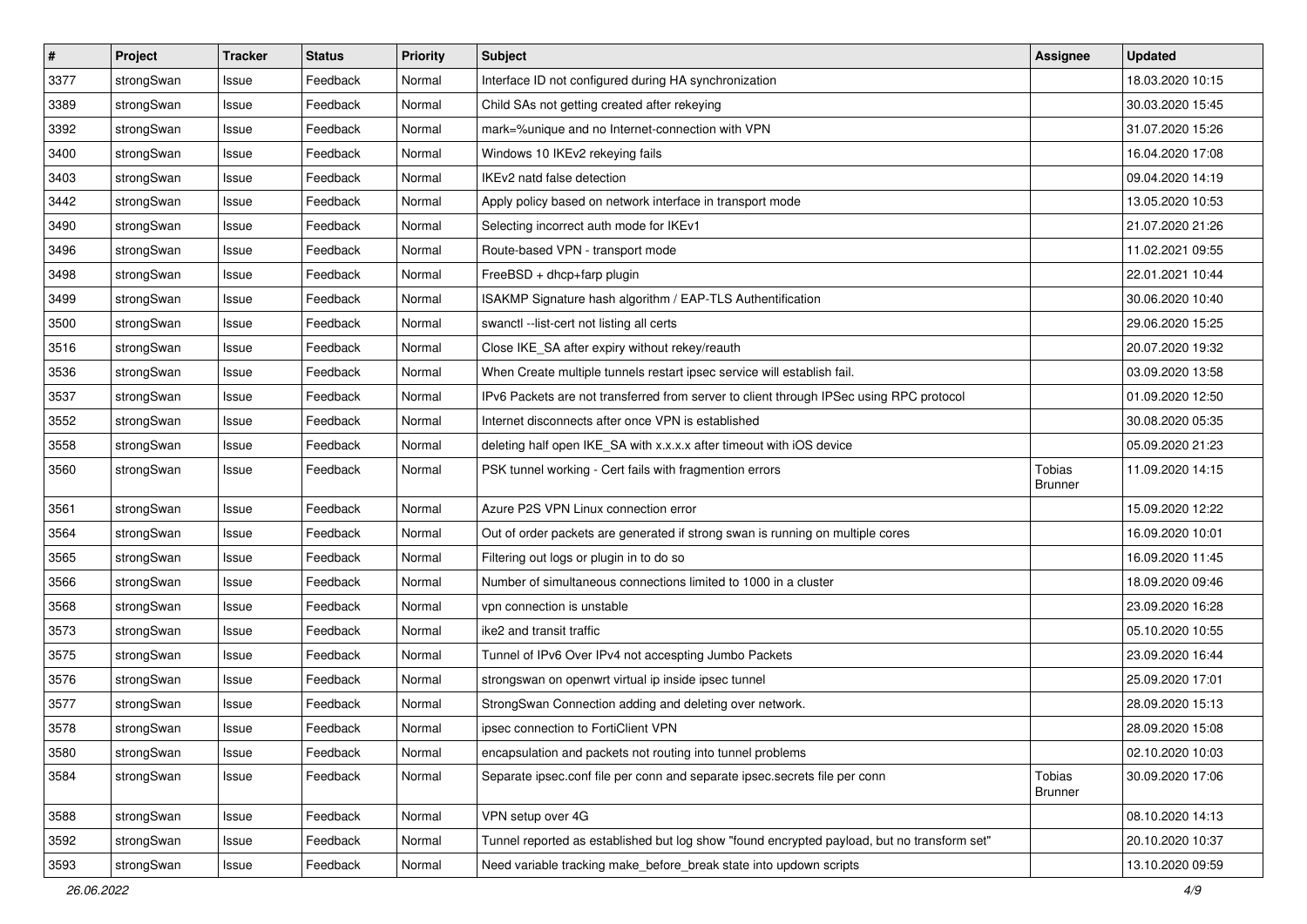| $\sharp$ | Project    | <b>Tracker</b> | <b>Status</b> | <b>Priority</b> | <b>Subject</b>                                                                                                                      | <b>Assignee</b>          | <b>Updated</b>   |
|----------|------------|----------------|---------------|-----------------|-------------------------------------------------------------------------------------------------------------------------------------|--------------------------|------------------|
| 3594     | strongSwan | Issue          | Feedback      | Normal          | How to see the traffic at ESP in UDP SPIs and forwarding rule                                                                       | Tobias<br><b>Brunner</b> | 15.10.2020 13:57 |
| 3596     | strongSwan | Issue          | Feedback      | Normal          | no issuer certificate found for                                                                                                     |                          | 21.10.2020 03:27 |
| 3597     | strongSwan | Issue          | Feedback      | Normal          | IPSec Client on CentOS 8 - Can't connect using ShrewSoft VPN config file                                                            |                          | 21.10.2020 16:38 |
| 3598     | strongSwan | Issue          | Feedback      | Normal          | swanctl on Windows: Support aborting execution                                                                                      |                          | 19.10.2020 15:01 |
| 3603     | strongSwan | Issue          | Feedback      | Normal          | dns issue in config mode                                                                                                            |                          | 20.10.2020 11:50 |
| 3604     | strongSwan | Issue          | Feedback      | Normal          | Email Notification on down status                                                                                                   |                          | 21.10.2020 10:54 |
| 3606     | strongSwan | Issue          | Feedback      | Normal          | Using ipsec tunnel from "foreign" subnet                                                                                            | Noel Kuntze              | 26.10.2020 12:23 |
| 3607     | strongSwan | Issue          | Feedback      | Normal          | statusall option reports transport established two or three times per IP at start-up                                                |                          | 27.10.2020 16:48 |
| 3609     | strongSwan | Issue          | Feedback      | Normal          | Potential DNS server IP address conflicts                                                                                           |                          | 26.10.2020 11:12 |
| 3610     | strongSwan | Issue          | Feedback      | Normal          | farp plugin conflicts with DHCP service                                                                                             |                          | 26.10.2020 18:06 |
| 3611     | strongSwan | Issue          | Feedback      | Normal          | Unable to Send Traffic Using NAT on EC2 Instance                                                                                    |                          | 27.10.2020 16:35 |
| 3614     | strongSwan | Issue          | Feedback      | Normal          | Certificate renewal for about to expire certificates                                                                                |                          | 30.10.2020 13:30 |
| 3616     | strongSwan | Issue          | Feedback      | Normal          | With Strongswan 5.7.2, unique=never not allowing multiple clients to establish tunnels with same<br>identity                        |                          | 05.11.2020 12:32 |
| 3617     | strongSwan | Issue          | Feedback      | Normal          | full-offload swanctl.conf                                                                                                           |                          | 03.11.2020 17:24 |
| 3618     | strongSwan | Issue          | Feedback      | Normal          | Use side-band to configure strongswan's                                                                                             |                          | 09.11.2020 10:38 |
| 3620     | strongSwan | Issue          | Feedback      | Normal          | L2TP/IPSEC ipsec.conf setting                                                                                                       | Tobias<br><b>Brunner</b> | 12.11.2020 10:14 |
| 3625     | strongSwan | Issue          | Feedback      | Normal          | Always on VPN when the client is on the same LAN as the VPN server                                                                  |                          | 10.11.2020 18:45 |
| 3628     | strongSwan | Issue          | Feedback      | Normal          | Constant `retransmit` while establishing CHILD_SA                                                                                   |                          | 16.11.2020 10:14 |
| 3629     | strongSwan | Issue          | Feedback      | Normal          | IPSec enc only on specific dport/proto                                                                                              |                          | 16.11.2020 10:04 |
| 3630     | strongSwan | Issue          | Feedback      | Normal          | The certificate is loaded but not used.                                                                                             |                          | 18.11.2020 10:29 |
| 3636     | strongSwan | Issue          | Feedback      | Normal          | Tor behind VPN                                                                                                                      | Tobias<br><b>Brunner</b> | 23.11.2020 14:09 |
| 3640     | strongSwan | Issue          | Feedback      | Normal          | Problem surfing via VPN form Android APK on a sepcific Mobile Operator                                                              |                          | 26.11.2020 11:43 |
| 3642     | strongSwan | Issue          | Feedback      | Normal          | How to distinguish encapsulated packets from different interfaces                                                                   |                          | 30.11.2020 09:38 |
| 3643     | strongSwan | Issue          | Feedback      | Normal          | Strongswan and FRR NHRP                                                                                                             |                          | 01.12.2020 10:55 |
| 3647     | strongSwan | Issue          | Feedback      | Normal          | Is it possible to receive INTERNAL IP4 SUBNET attributes in updown scripts                                                          |                          | 02.12.2020 17:06 |
| 3650     | strongSwan | Issue          | Feedback      | Normal          | HA behaves very strange                                                                                                             |                          | 04.12.2020 08:53 |
| 3652     | strongSwan | Issue          | Feedback      | Normal          | In strongswan ipsec.conf, how to set the "ike" parameters so that it can support all hash Algorithm<br>and DH group server support? |                          | 08.12.2020 12:35 |
| 3654     | strongSwan | Issue          | Feedback      | Normal          | The L2tp/ipsec tunnel interface will not be delete when the connect abnormal interrupt.                                             |                          | 08.12.2020 12:24 |
| 3662     | strongSwan | Issue          | Feedback      | Normal          | unamed session                                                                                                                      |                          | 04.01.2021 11:32 |
| 3663     | strongSwan | Issue          | Feedback      | Normal          | Multiple ways to end up with duplicate / redundant child SA entries                                                                 |                          | 06.01.2021 16:15 |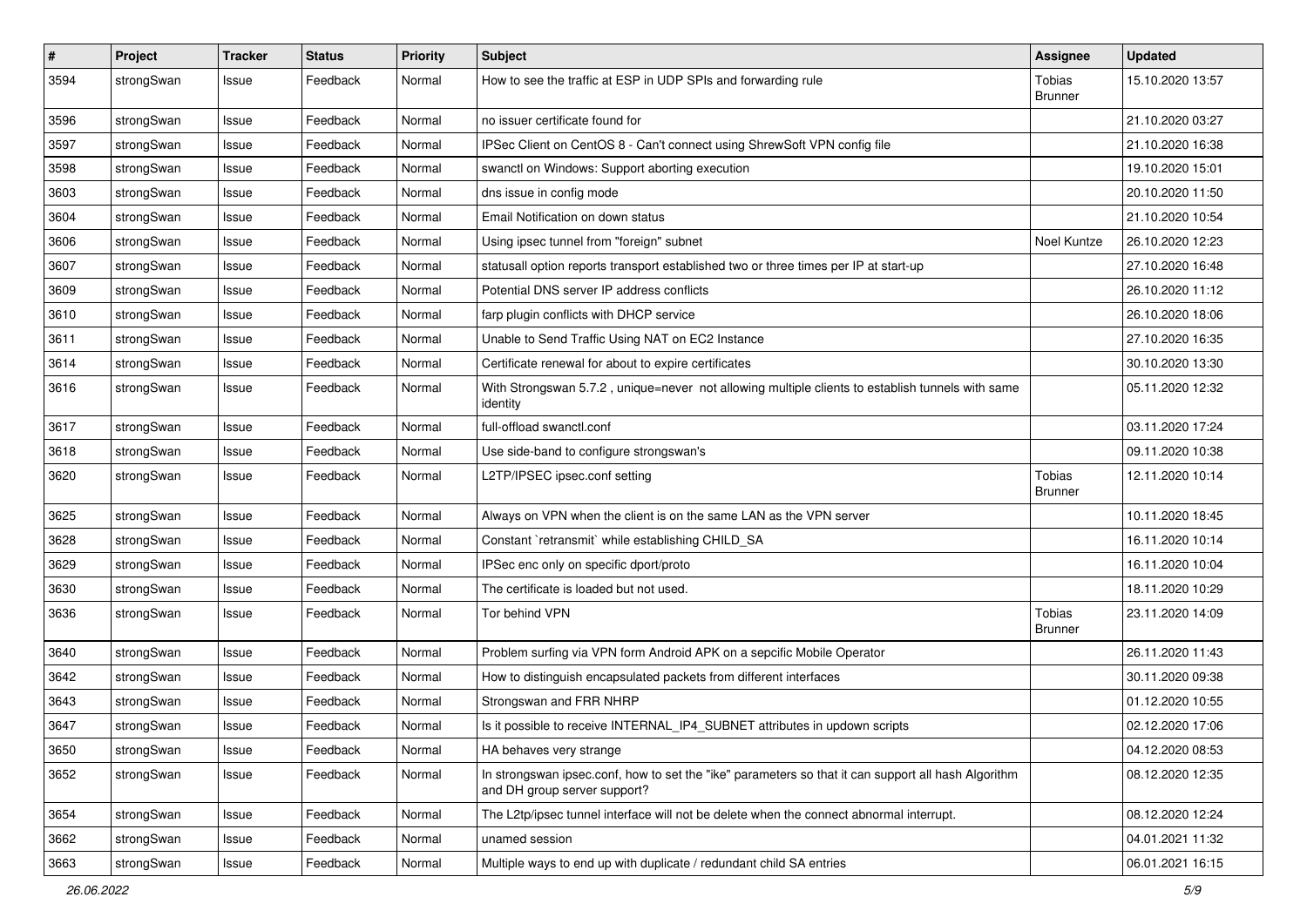| $\pmb{\#}$ | Project    | <b>Tracker</b> | <b>Status</b> | <b>Priority</b> | <b>Subject</b>                                                                                           | Assignee                 | <b>Updated</b>   |
|------------|------------|----------------|---------------|-----------------|----------------------------------------------------------------------------------------------------------|--------------------------|------------------|
| 3665       | strongSwan | Issue          | Feedback      | Normal          | When there is data flow, the VPN tunnel will not automatically connect                                   | Tobias<br><b>Brunner</b> | 05.01.2021 16:26 |
| 3668       | strongSwan | Issue          | Feedback      | Normal          | Configuring the strongSwan Helm chart on openshift                                                       | Tobias<br><b>Brunner</b> | 07.01.2021 16:33 |
| 3669       | strongSwan | Issue          | Feedback      | Normal          | Failed connection to IKE_SA (Checkpoint Server)                                                          |                          | 08.01.2021 17:58 |
| 3670       | strongSwan | Issue          | Feedback      | Normal          | Can routing rules be changed without terminating and re-initiating the tunnel                            |                          | 12.08.2021 14:29 |
| 3671       | strongSwan | Issue          | Feedback      | Normal          | Windows client failed with 13843 against Strongswan via SQL backend                                      |                          | 13.01.2021 14:43 |
| 3672       | strongSwan | Issue          | Feedback      | Normal          | ESP connection over IPv6                                                                                 |                          | 14.01.2021 17:04 |
| 3673       | strongSwan | Issue          | Feedback      | Normal          | IKEv2/IPSec MSCHAPv2 fails on Android 11 (API 30).                                                       | Tobias<br><b>Brunner</b> | 17.01.2021 07:25 |
| 3678       | strongSwan | Issue          | Feedback      | Normal          | IKE authentication credentials are unacceptable - Ubuntu Server - Windows 10 client                      |                          | 19.01.2021 18:29 |
| 3680       | strongSwan | Issue          | Feedback      | Normal          | How to unload a paritcular certificate from strongswan.                                                  | Tobias<br>Brunner        | 27.01.2021 09:28 |
| 3682       | strongSwan | Issue          | Feedback      | Normal          | Is there a way to mark special case traffic bypass the traffic selectors?                                |                          | 03.02.2021 16:44 |
| 3683       | strongSwan | Issue          | Feedback      | Normal          | IKEV2 connection fail to rekey process                                                                   |                          | 28.01.2021 13:25 |
| 3685       | strongSwan | Issue          | Feedback      | Normal          | giving up after 5 retransmits                                                                            |                          | 03.02.2021 16:59 |
| 3686       | strongSwan | Issue          | Feedback      | Normal          | Site to clients IPsec and private IP                                                                     |                          | 04.02.2021 11:11 |
| 3687       | strongSwan | Issue          | Feedback      | Normal          | Strongswan ipsec do not forward package to host                                                          |                          | 02.02.2021 14:40 |
| 3692       | strongSwan | Issue          | Feedback      | Normal          | Failing IPsec Phase 2 connection between Centos 7 VPS and Cisco ASA5540                                  |                          | 04.02.2021 16:29 |
| 87         | strongSwan | Feature        | New           | Normal          | IPsec Multicast Support                                                                                  |                          | 19.12.2014 14:20 |
| 215        | strongSwan | Feature        | New           | Normal          | strongswan NetworkManager plugin: make the "normal" ipsec configuration usable                           |                          | 12.08.2012 04:47 |
| 312        | strongSwan | Feature        | New           | Normal          | Feature Request: Option to limit or disable sending of ADDITIONAL_*_ADDRESS list for MOBIKE<br>Responder |                          | 13.03.2013 19:19 |
| 640        | strongSwan | Feature        | New           | Normal          | Provide an init once() abstraction layer                                                                 |                          | 10.07.2014 15:10 |
| 641        | strongSwan | Feature        | New           | Normal          | kernel-iph virtual IP support and IKE routing lookups ignoring IPsec routes                              |                          | 10.07.2014 15:11 |
| 642        | strongSwan | Feature        | New           | Normal          | Windows Named Pipe stream and service                                                                    |                          | 10.07.2014 15:11 |
| 643        | strongSwan | Feature        | New           | Normal          | CNG/Bcrypt native Windows crypto plugin                                                                  |                          | 10.07.2014 15:12 |
| 644        | strongSwan | Feature        | New           | Normal          | Non-monolithic Windows build                                                                             |                          | 10.07.2014 15:12 |
| 645        | strongSwan | Feature        | New           | Normal          | Support HeapAlloc() and friends in leak-detective                                                        |                          | 10.07.2014 15:12 |
| 746        | strongSwan | Feature        | New           | Normal          | Different radius server(s) for accounting                                                                |                          | 22.10.2014 12:23 |
| 766        | strongSwan | Feature        | <b>New</b>    | Normal          | Make retransmit settings tunable by connection                                                           |                          | 14.11.2014 10:02 |
| 927        | strongSwan | Feature        | New           | Normal          | Charon: Implement route events and add an consumer in updown plugin                                      |                          | 11.04.2015 12:02 |
| 930        | strongSwan | Feature        | New           | Normal          | Option to have non-sequential v6 roadwarrior addresses                                                   |                          | 12.01.2016 16:36 |
| 1057       | strongSwan | Feature        | New           | Normal          | conn switching based on eap identity                                                                     |                          | 24.03.2020 10:14 |
| 1081       | strongSwan | Feature        | New           | Normal          | Active/standby VPN Gateway Failover                                                                      |                          | 21.08.2015 22:01 |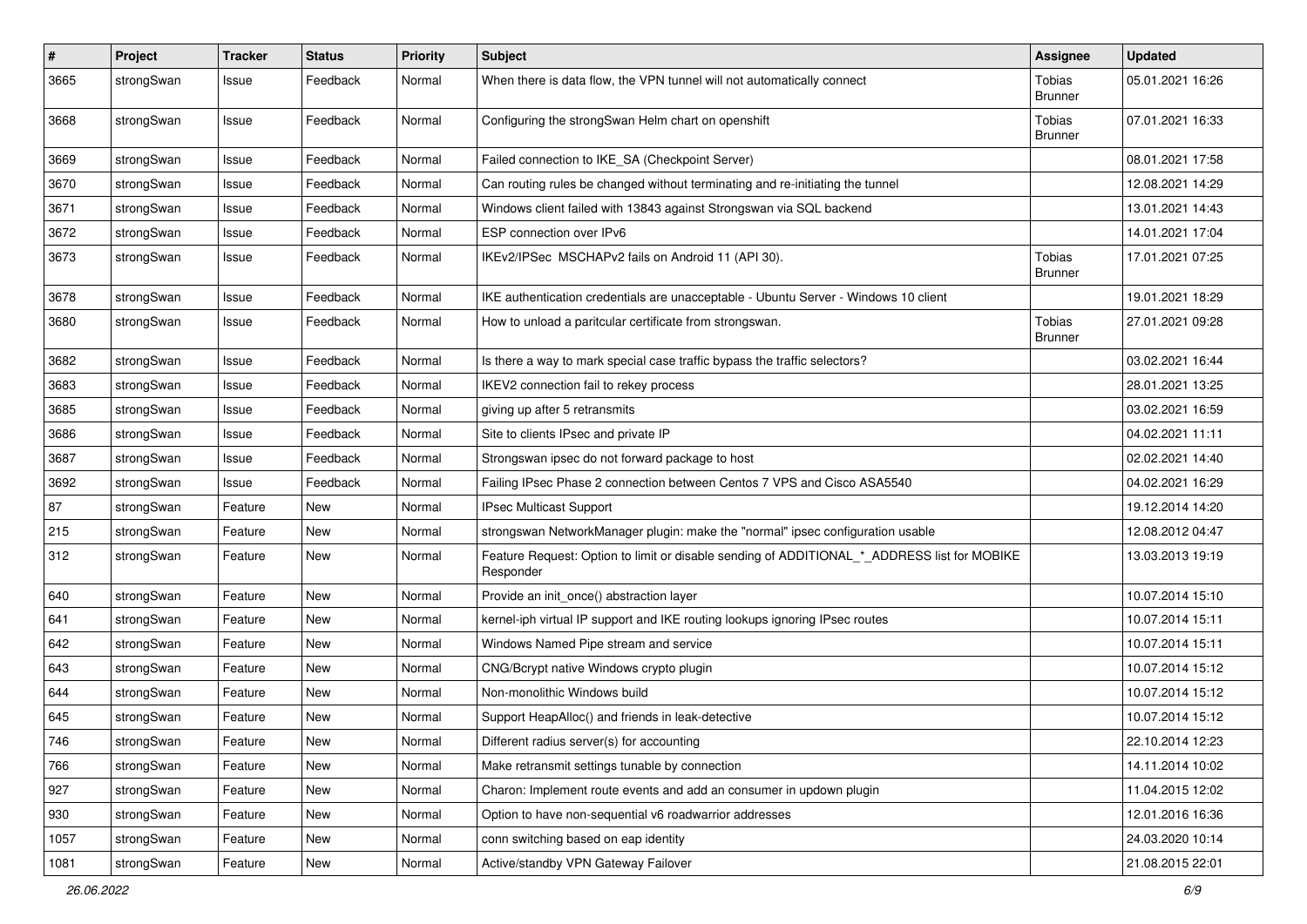| $\sharp$ | Project    | <b>Tracker</b> | <b>Status</b> | <b>Priority</b> | <b>Subject</b>                                                                                   | <b>Assignee</b>          | <b>Updated</b>   |
|----------|------------|----------------|---------------|-----------------|--------------------------------------------------------------------------------------------------|--------------------------|------------------|
| 1207     | strongSwan | Feature        | New           | Normal          | Add more than 2 hosts support to HA plugin and make it configurable                              |                          | 08.12.2015 05:05 |
| 1251     | strongSwan | Feature        | New           | Normal          | FreeBSD HA                                                                                       |                          | 11.01.2016 22:01 |
| 1265     | strongSwan | Feature        | <b>New</b>    | Normal          | An option to disable NAT-T                                                                       |                          | 23.06.2021 19:41 |
| 2361     | strongSwan | Feature        | <b>New</b>    | Normal          | Import .sswan files from NetworkManager                                                          |                          | 12.06.2017 15:25 |
| 2707     | strongSwan | Feature        | <b>New</b>    | Normal          | More attributes taken/translated from radius attributes                                          |                          | 14.07.2018 15:21 |
| 3075     | strongSwan | Feature        | New           | Normal          | <b>IPsec Labelling</b>                                                                           |                          | 29.05.2019 17:09 |
| 3398     | strongSwan | Feature        | New           | Normal          | Android client - allow configuring eap_id with EAP-TLS                                           |                          | 06.04.2020 23:19 |
| 3441     | strongSwan | Feature        | <b>New</b>    | Normal          | [Android] Lock modification of VPN configurations on work devices                                |                          | 11.05.2020 10:00 |
| 3651     | strongSwan | Feature        | New           | Normal          | Support for FC-SP-2                                                                              |                          | 07.01.2021 20:04 |
| 129      | strongSwan | Feature        | Assigned      | Normal          | Relations between ike/child/peer_cfg                                                             | Martin Willi             | 06.02.2012 10:50 |
| 173      | strongSwan | Feature        | Assigned      | Normal          | Support for IP address ranges in traffic selectors                                               | Tobias<br><b>Brunner</b> | 14.06.2012 11:31 |
| 2189     | strongSwan | Feature        | Assigned      | Normal          | Support RFC 8229: TCP Encapsulation of IKE and IPsec Packets                                     | Tobias<br><b>Brunner</b> | 05.06.2020 19:48 |
| 104      | strongSwan | Feature        | Feedback      | Normal          | Postgresql Db Support                                                                            |                          | 04.09.2019 10:05 |
| 162      | strongSwan | Feature        | Feedback      | Normal          | Submit ClusterIP patches mainline                                                                |                          | 14.12.2015 20:43 |
| 243      | strongSwan | Feature        | Feedback      | Normal          | Configure routing table in peer                                                                  | Tobias<br><b>Brunner</b> | 23.05.2013 20:03 |
| 268      | strongSwan | Feature        | Feedback      | Normal          | support for ssh keypairs in strongswan network-manager plugin                                    | Tobias<br><b>Brunner</b> | 19.02.2014 15:13 |
| 309      | strongSwan | Feature        | Feedback      | Normal          | Problem with Network Aliases for charon.interfaces_ignore and charon.interfaces_use              | Tobias<br><b>Brunner</b> | 21.03.2013 19:32 |
| 420      | strongSwan | Feature        | Feedback      | Normal          | Add more of the verbs that were supported by pluto to the updown plugin                          | Tobias<br><b>Brunner</b> | 11.10.2013 07:56 |
| 693      | strongSwan | Feature        | Feedback      | Normal          | Time policy for roadwarrior                                                                      | Tobias<br><b>Brunner</b> | 02.09.2014 11:06 |
| 960      | strongSwan | Feature        | Feedback      | Normal          | Raise ALERT_PROPOSAL_MISMATCH_IKE in IKE V1                                                      | <b>Martin Willi</b>      | 30.08.2017 09:05 |
| 1000     | strongSwan | Feature        | Feedback      | Normal          | Raise ALERT_TS_MISMATCH in IKE V1                                                                |                          | 09.09.2015 12:47 |
| 1008     | strongSwan | Feature        | Feedback      | Normal          | FARP for IPv6                                                                                    |                          | 14.12.2015 20:59 |
| 1079     | strongSwan | Feature        | Feedback      | Normal          | Future Plans for firwall configuration equivalent under FreeBSD                                  |                          | 21.08.2015 15:58 |
| 1082     | strongSwan | Feature        | Feedback      | Normal          | Framed-Route to set leftsubnet                                                                   |                          | 07.10.2016 10:02 |
| 1253     | strongSwan | Feature        | Feedback      | Normal          | Strongswan doesn't support CA bundles                                                            |                          | 19.01.2016 11:23 |
| 1482     | strongSwan | Feature        | Feedback      | Normal          | Allow changing init_limit_half_open etc. at runtime by reloading strongswan.conf                 |                          | 26.05.2016 14:49 |
| 1506     | strongSwan | Feature        | Feedback      | Normal          | Enhance DoS protection to deny users that failed Authentication                                  |                          | 17.06.2016 14:31 |
| 1559     | strongSwan | Feature        | Feedback      | Normal          | Expose received XAUTH/EAP username/password prompts via VICI, send secrets via VICI on<br>prompt |                          | 09.05.2017 16:28 |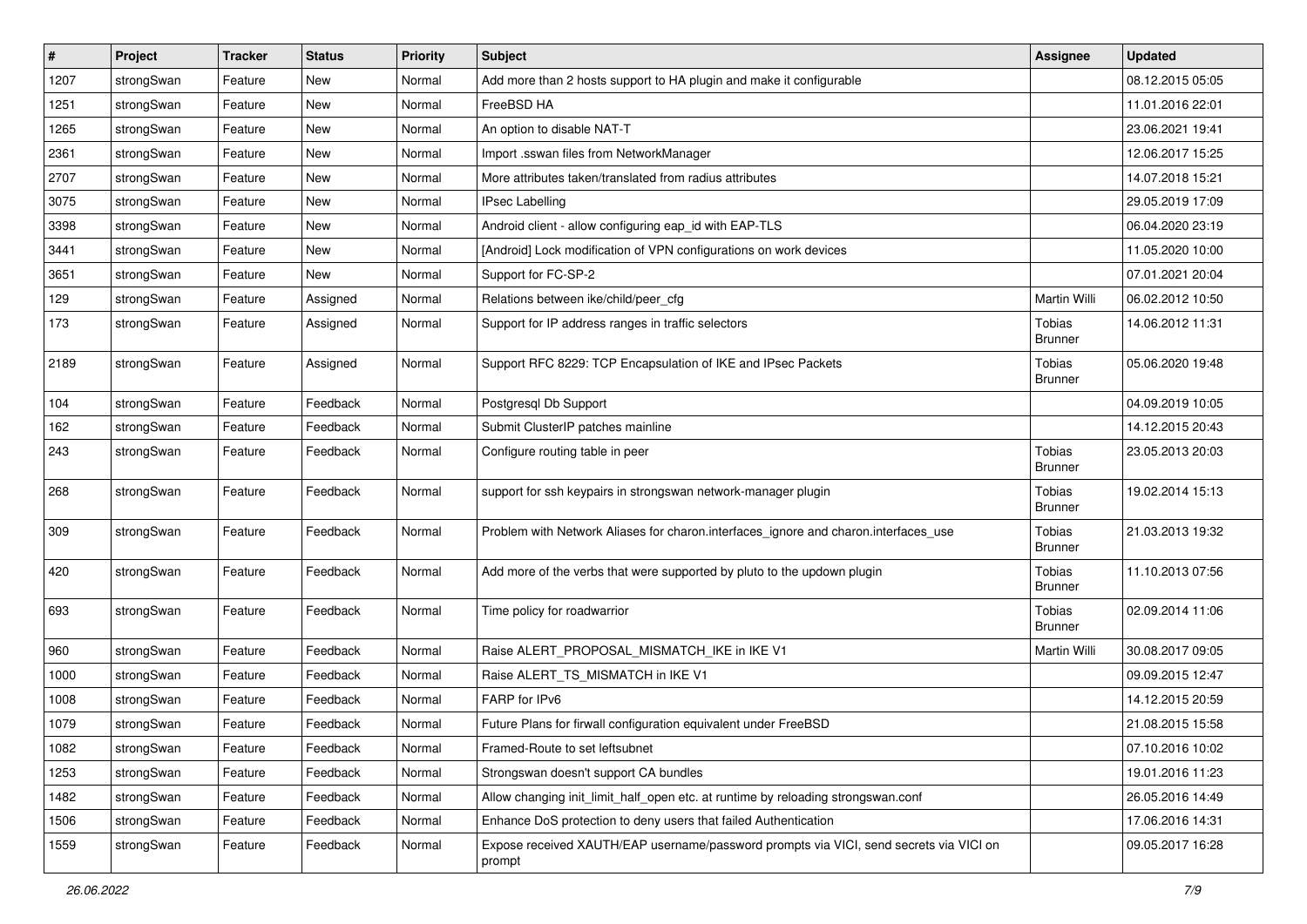| $\vert$ # | Project    | <b>Tracker</b> | <b>Status</b> | <b>Priority</b> | <b>Subject</b>                                                                                                          | <b>Assignee</b>          | <b>Updated</b>   |
|-----------|------------|----------------|---------------|-----------------|-------------------------------------------------------------------------------------------------------------------------|--------------------------|------------------|
| 2095      | strongSwan | Feature        | Feedback      | Normal          | Support liveness check in Strongswan                                                                                    |                          | 31.05.2017 00:56 |
| 2165      | strongSwan | Feature        | Feedback      | Normal          | missing LIBRESSL_VERSION_NUMBER support                                                                                 |                          | 03.11.2016 09:23 |
| 2185      | strongSwan | Feature        | Feedback      | Normal          | INTERNAL_IP4_SUBNET Attribute Support in Android Client                                                                 |                          | 10.12.2016 01:14 |
| 2202      | strongSwan | Feature        | Feedback      | Normal          | Radius NAS IP to be specified                                                                                           |                          | 18.01.2017 17:58 |
| 2307      | strongSwan | Feature        | Feedback      | Normal          | Permit installation of trap policy for CHILD_SA configurations with unset local_addrs                                   |                          | 26.04.2017 15:04 |
| 2495      | strongSwan | Feature        | Feedback      | Normal          | LibreSSL Plugin                                                                                                         |                          | 13.12.2017 09:29 |
| 2668      | strongSwan | Feature        | Feedback      | Normal          | UE shall include the DEVICE IDENTITY Notify payload                                                                     |                          | 22.05.2018 13:48 |
| 2729      | strongSwan | Feature        | Feedback      | Normal          | Does Swanctl provide the same option as Ipsec with the rightID using a %?                                               |                          | 20.09.2018 17:37 |
| 2793      | strongSwan | Feature        | Feedback      | Normal          | Remote identity with certificate                                                                                        |                          | 15.10.2018 10:20 |
| 2814      | strongSwan | Feature        | Feedback      | Normal          | Force Keepalive Packets if There is no NAT                                                                              |                          | 29.10.2018 15:47 |
| 2972      | strongSwan | Feature        | Feedback      | Normal          | how to add X509v3 Key Usage: Key Encipherment                                                                           |                          | 13.03.2019 13:59 |
| 3104      | strongSwan | Feature        | Feedback      | Normal          | EAP-RADIUS: binding address feature for routers with multiple interfaces connected to LAN.                              |                          | 17.06.2021 02:26 |
| 3135      | strongSwan | Feature        | Feedback      | Normal          | Android client - settings for connection re-try                                                                         |                          | 12.08.2019 16:32 |
| 3162      | strongSwan | Feature        | Feedback      | Normal          | Strongswan Android support for default DNS suffixes (UNITY_DEF_DOMAIN flag)                                             |                          | 29.08.2019 10:29 |
| 3422      | strongSwan | Feature        | Feedback      | Normal          | Allow multiple local.id to be specified in a single connection?                                                         |                          | 23.04.2020 13:19 |
| 3653      | strongSwan | Feature        | Feedback      | Normal          | Is there any possibility to pass any non-standard parameters for tunnels (ike or child sa) for use by<br>custom plugin? |                          | 08.12.2020 11:03 |
| 3689      | strongSwan | Feature        | Feedback      | Normal          | Auto-connect on Wi-Fi network.                                                                                          |                          | 03.02.2021 16:32 |
| 302       | strongSwan | Bug            | Feedback      | Normal          | No matching outbound IPsec policy                                                                                       | Tobias<br><b>Brunner</b> | 01.03.2013 12:19 |
| 456       | strongSwan | Bug            | Feedback      | Normal          | StrongSwan client for OS X crashes                                                                                      | Martin Willi             | 21.03.2014 12:16 |
| 1068      | strongSwan | <b>Bug</b>     | Feedback      | Normal          | strongswan 5.3.2 and IKEv1 in transport mode causes NO_PROPOSAL_CHOSEN error                                            |                          | 26.01.2018 13:30 |
| 2273      | strongSwan | <b>Bug</b>     | Feedback      | Normal          | Unable to install strongswan client helper on OSX El Capitan                                                            |                          | 10.03.2017 15:34 |
| 3285      | strongSwan | <b>Bug</b>     | Feedback      | Normal          | Virtual IPs on FreeBSD cannot set IPv6 addresses                                                                        |                          | 02.11.2021 11:04 |
| 3341      | strongSwan | <b>Bug</b>     | Feedback      | Normal          | Application Icon missing on firestick 4K                                                                                | Tobias<br>Brunner        | 20.02.2020 09:31 |
| 2698      | strongSwan | Issue          | Feedback      | Low             | DSCP and kernel-libipsec                                                                                                |                          | 04.07.2018 15:01 |
| 3041      | strongSwan | Issue          | Feedback      | Low             | fail2ban or equivalent                                                                                                  |                          | 06.05.2019 09:07 |
| 3613      | strongSwan | Issue          | Feedback      | Low             | Load-test jobs scheduled after tunnels are terminated                                                                   |                          | 28.10.2020 12:06 |
| 3626      | strongSwan | Issue          | Feedback      | Low             | "Always On VPN" not available in Fire TV 4k                                                                             | Tobias<br><b>Brunner</b> | 11.11.2020 12:41 |
| 38        | strongSwan | Feature        | New           | Low             | OCSP in IKE payload, RFC4806                                                                                            |                          | 19.12.2014 14:20 |
| 368       | strongSwan | Feature        | New           | Low             | Add support for UNITY DEF DOMAIN mode config and pass domain to resolvconf                                              |                          | 27.07.2013 01:25 |
| 2727      | strongSwan | Feature        | New           | Low             | single pair of selectors per CHILD_SA                                                                                   |                          | 23.08.2018 12:08 |